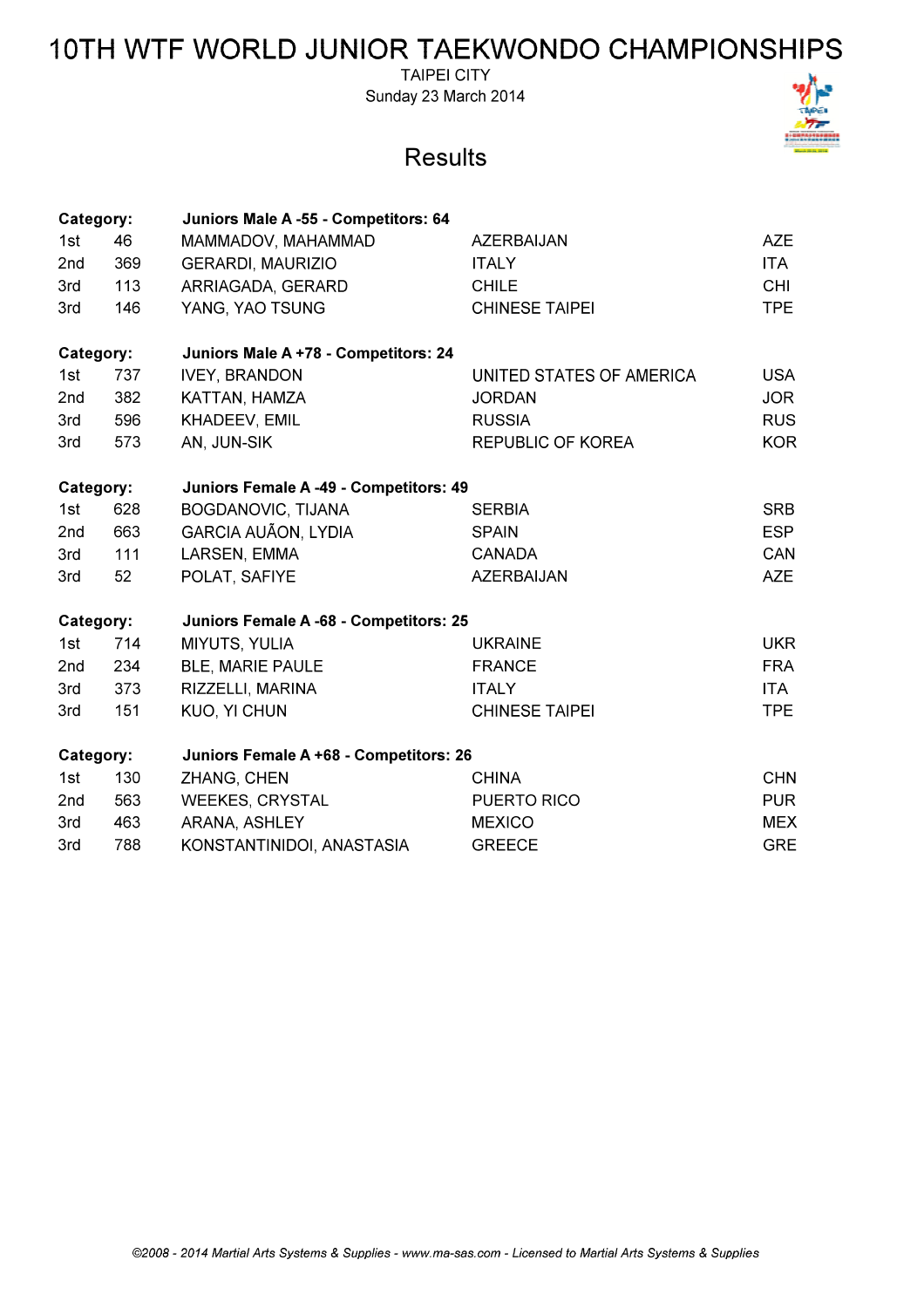TAIPEI CITY Monday 24 March 2014

| Category:                                           |     | Juniors Male A -48 - Competitors: 59   |                          |            |
|-----------------------------------------------------|-----|----------------------------------------|--------------------------|------------|
| 1st                                                 | 142 | WANG, CHEN YU                          | <b>CHINESE TAIPEI</b>    | <b>TPE</b> |
| 2 <sub>nd</sub>                                     | 397 | KIM, ARTUR                             | <b>KAZAKHSTAN</b>        | <b>KAZ</b> |
| 3rd                                                 | 756 | KHEGAY, VALENTIN                       | <b>UZBEKISTAN</b>        | <b>UZB</b> |
| 3rd                                                 | 487 | PATTI, MACHARIO                        | <b>NETHERLANDS</b>       | <b>NED</b> |
| Category:                                           |     | Juniors Male A -51 - Competitors: 43   |                          |            |
| 1st                                                 | 651 | <b>TORTOSA CABRERA, JESUS</b>          | <b>SPAIN</b>             | <b>ESP</b> |
| 2nd                                                 | 577 | SEO, JAE-HA                            | <b>REPUBLIC OF KOREA</b> | <b>KOR</b> |
| 3rd                                                 | 368 | FLECCA, ANTONIO                        | <b>ITALY</b>             | <b>ITA</b> |
| 3rd                                                 | 230 | BECHAA, ABDERAHMANE                    | <b>FRANCE</b>            | <b>FRA</b> |
| Category:                                           |     | Juniors Male A -73 - Competitors: 43   |                          |            |
| 1st                                                 | 595 | MUZAEV, KHALID                         | <b>RUSSIA</b>            | <b>RUS</b> |
| 2nd                                                 | 42  | GULIYEV, SAID                          | <b>AZERBAIJAN</b>        | <b>AZE</b> |
| 3rd                                                 | 704 | SAVENKO, IURII                         | <b>UKRAINE</b>           | <b>UKR</b> |
| 3rd                                                 | 225 | <b>BOUZID SOUHILI, ISMAEL</b>          | <b>FRANCE</b>            | <b>FRA</b> |
| Category:                                           |     | Juniors Female A -44 - Competitors: 36 |                          |            |
| 1st                                                 | 585 | PARK, SANG-EUN                         | <b>REPUBLIC OF KOREA</b> | <b>KOR</b> |
| 2 <sub>nd</sub>                                     | 349 | <b>OMOURIHARIS, FATEMEH</b>            | <b>IRAN</b>              | <b>IRI</b> |
| 3rd                                                 | 109 | DI GIOVANNI, EMMA LEE                  | <b>CANADA</b>            | CAN        |
| 3rd                                                 | 732 | <b>BRADLEY, KATIE</b>                  | <b>UNITED KINGDOM</b>    | <b>GBR</b> |
| Juniors Female A -63 - Competitors: 29<br>Category: |     |                                        |                          |            |
| 1st                                                 | 179 | JELIC, MATEA                           | <b>CROATIA</b>           | <b>CRO</b> |
| 2 <sub>nd</sub>                                     | 266 | KOERNDL, VANESSA                       | <b>GERMANY</b>           | <b>GER</b> |
| 3rd                                                 | 231 | ATTOUMANI BRIAND, AXELLE               | <b>FRANCE</b>            | <b>FRA</b> |
| 3rd                                                 | 605 | PROKUDINA, KRISTINA                    | <b>RUSSIA</b>            | <b>RUS</b> |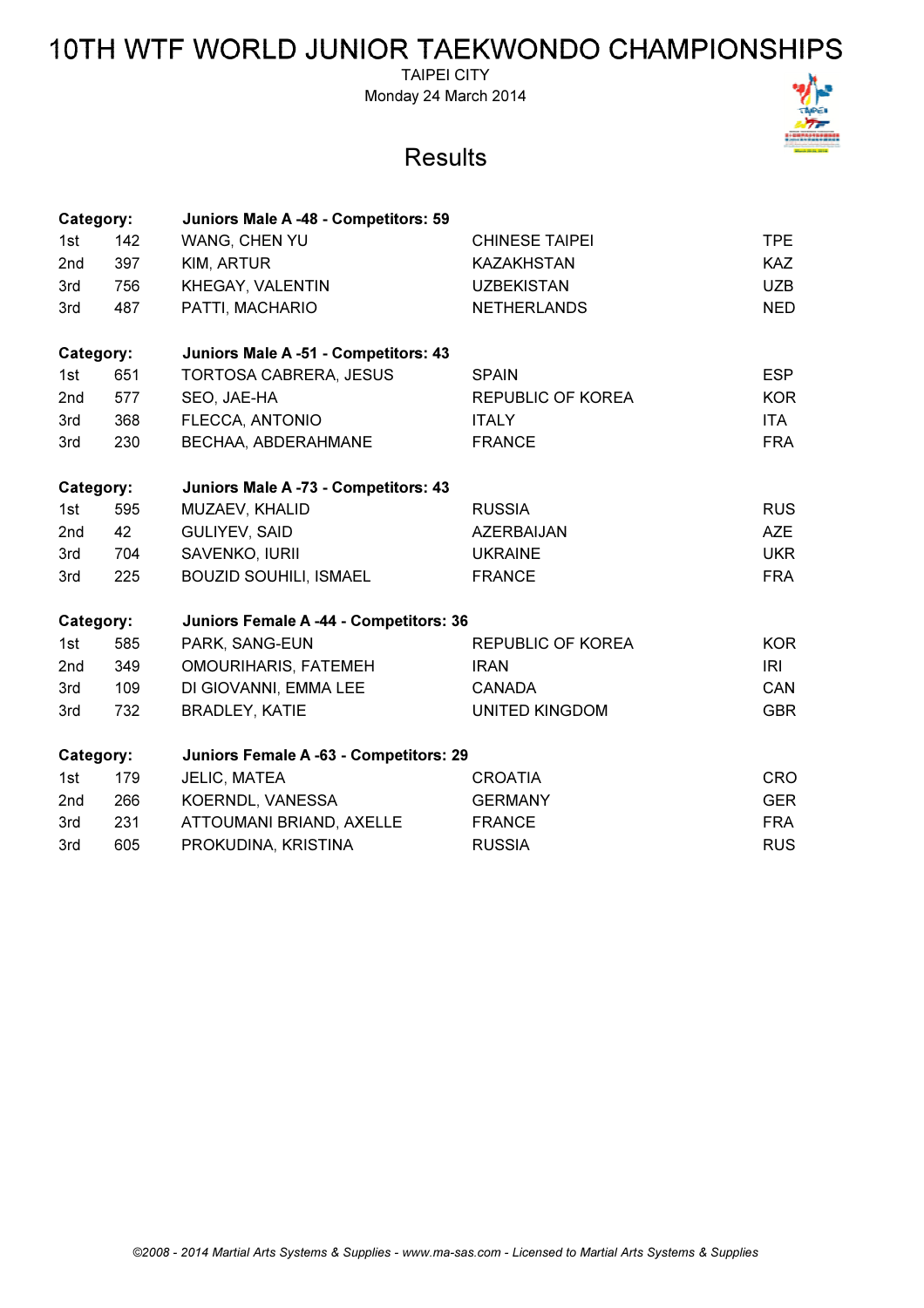TAIPEI CITY Tuesday 25 March 2014



| Category: |     | Juniors Male A -45 - Competitors: 38   |                          |            |
|-----------|-----|----------------------------------------|--------------------------|------------|
| 1st       | 340 | <b>ESHAGHI, MAHDI</b>                  | <b>IRAN</b>              | IRI        |
| 2nd       | 599 | GAPONYUK, VLADISLAV                    | <b>RUSSIA</b>            | <b>RUS</b> |
| 3rd       | 688 | ALTAN, ONUR                            | <b>TURKEY</b>            | <b>TUR</b> |
| 3rd       | 707 | MALCHENKO, TARAS                       | <b>UKRAINE</b>           | <b>UKR</b> |
| Category: |     | Juniors Male A -68 - Competitors: 41   |                          |            |
| 1st       | 366 | SPINOSA, DAVIDE                        | <b>ITALY</b>             | <b>ITA</b> |
| 2nd       | 682 | SAYAN, EMRE                            | <b>TURKEY</b>            | <b>TUR</b> |
| 3rd       | 570 | LEE, SEUNG-GU                          | REPUBLIC OF KOREA        | <b>KOR</b> |
| 3rd       | 705 | ZYABLYTSEV, OLEKSIY                    | <b>UKRAINE</b>           | <b>UKR</b> |
| Category: |     | Juniors Male A -78 - Competitors: 28   |                          |            |
| 1st       | 574 | <b>BYEON, GIL-YOUNG</b>                | REPUBLIC OF KOREA        | <b>KOR</b> |
| 2nd       | 336 | OMIDI, AMIRHOSSEIN                     | <b>IRAN</b>              | IRI        |
| 3rd       | 738 | HEALY, JONATHAN                        | UNITED STATES OF AMERICA | <b>USA</b> |
| 3rd       | 224 | MIANGUE, YOANN                         | <b>FRANCE</b>            | <b>FRA</b> |
| Category: |     | Juniors Female A -42 - Competitors: 25 |                          |            |
| 1st       | 725 | STONES, ABIGAIL                        | UNITED KINGDOM           | <b>GBR</b> |
| 2nd       | 542 | BERMEJO, IRENE THERESE                 | <b>PHILIPPINES</b>       | <b>PHI</b> |
| 3rd       | 660 | PALMER, BLANCA                         | <b>SPAIN</b>             | <b>ESP</b> |
| 3rd       | 586 | JEON, JIN-HEE                          | <b>REPUBLIC OF KOREA</b> | <b>KOR</b> |
| Category: |     | Juniors Female A -52 - Competitors: 35 |                          |            |
| 1st       | 348 | ALIZADEH ZENOORIN, KIMIA               | <b>IRAN</b>              | <b>IRI</b> |
| 2nd       | 273 | NAT, RHONDA                            | <b>GERMANY</b>           | <b>GER</b> |
| 3rd       | 729 | MOORBY, LEAH                           | <b>UNITED KINGDOM</b>    | <b>GBR</b> |
| 3rd       | 588 | CHAE, SOO-IN                           | <b>REPUBLIC OF KOREA</b> | <b>KOR</b> |
| Category: |     | Juniors Female A -59 - Competitors: 31 |                          |            |
| 1st       | 730 | <b>WILLIAMS, LAUREN</b>                | <b>UNITED KINGDOM</b>    | <b>GBR</b> |
| 2nd       | 580 | HAN, HYEON-JEONG                       | <b>REPUBLIC OF KOREA</b> | <b>KOR</b> |
| 3rd       | 129 | GAO, SHUHUI                            | <b>CHINA</b>             | <b>CHN</b> |
| 3rd       | 285 | MOYSIDOU, MARIA                        | <b>GREECE</b>            | <b>GRE</b> |